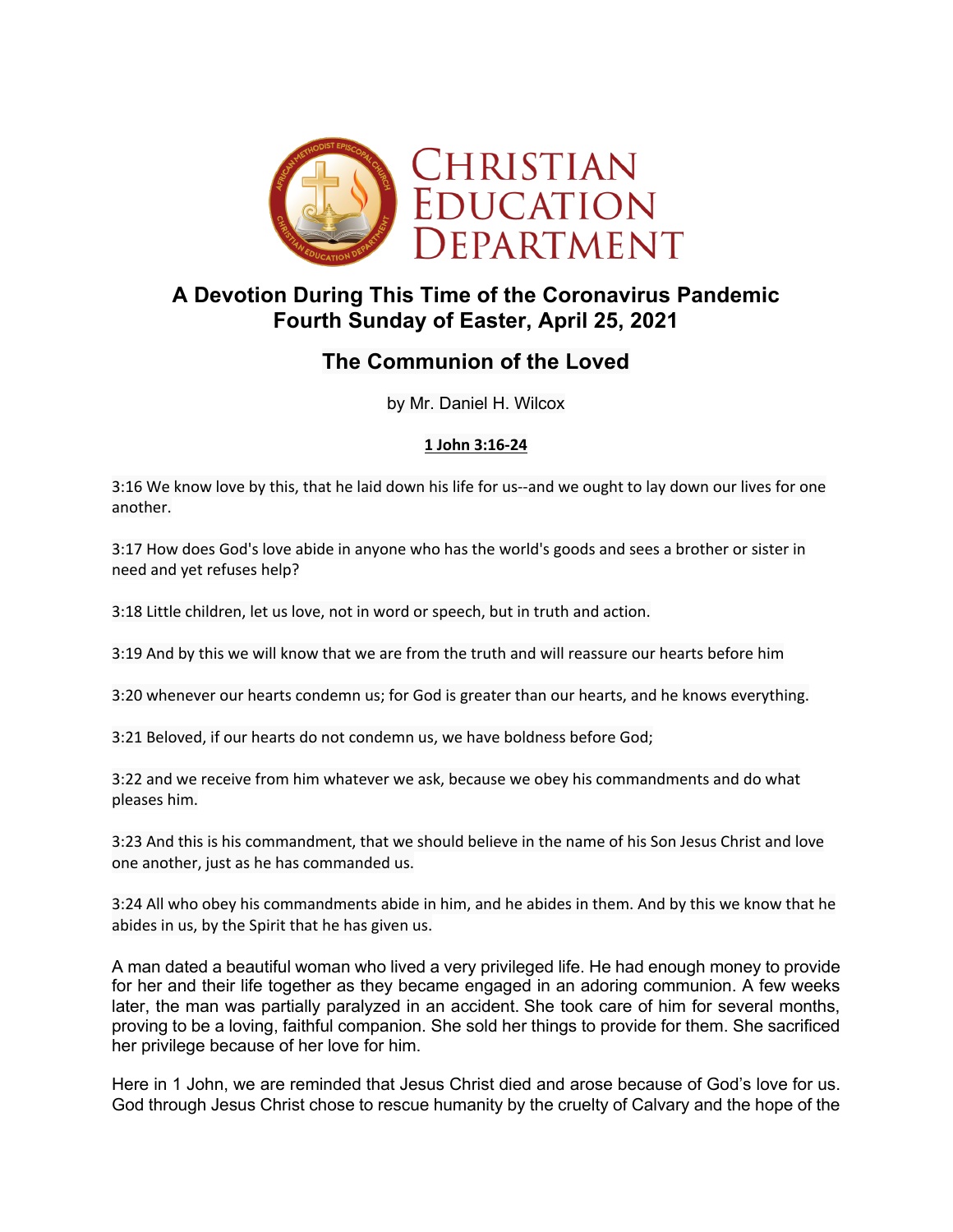Resurrection. This love changed our estrangement to communion by the shedding of blood and secured our relationship with the Almighty through a faith in Jesus Christ and His name. We believe in both the crucifixion and resurrection as our conviction and conversion. Therefore, we are led to love one another as Christ loved us affirming John 15:13 that the greater love is to give oneself for the benefit of others.

Let us obey the commandment of Jesus Christ by imitating the sacrificing love of our Lord. Our love for each other forms the basis for communion and the bond of community. May our emulating love engender holy communion in humanity.

**TALK:** Take a moment to be silent, reflect, and share (write down)—Reflecting on the scripture, share a time/instance when you loved others or felt loved by others? How did this experience make you feel or direct you?

### **PRAY:**

O God, whose Son Jesus is the good shepherd of your people; Grant that when we hear his voice we may know him who calls us each by name, and follow where he leads; who, with you and the Holy Ghost, lives and reigns, One God, forever and ever. Amen.

#### *Adaption from The Book of Common Prayer*

**ACT:** During the Easter season, make an act of sacrificial love for others. Journal your experience and reflect on your journey through Eastertide and toward Pentecost. In this Eastertide Season, do what you can to protect the health of others and yourself by practicing social distancing as much as possible, washing your hands often, wearing face covering to help prevent the spread of COVID-19, and prayerfully considering getting the vaccine when it is available—See: http://www.amechealth.org.

2. See also the activity that accompanies this devotion.

**Song:** Love Divine, All Loves Excelling AMEC Hymnal, #455

- 1. Love divine, all loves excelling, Joy of Heav'n to earth come down; Fix in us thy humble dwelling; All thy faithful mercies crown! Jesus, Thou art all compassion, Pure unbounded love Thou art; Visit us with Thy salvation; Enter every trembling heart.
- 2. Breathe, O breathe Thy loving Spirit, Into every troubled breast! Let us all in Thee inherit; Let us find the promised rest. Take away our love of sinning; Alpha and Omega be; End of faith, as its beginning, Set our hearts at liberty.